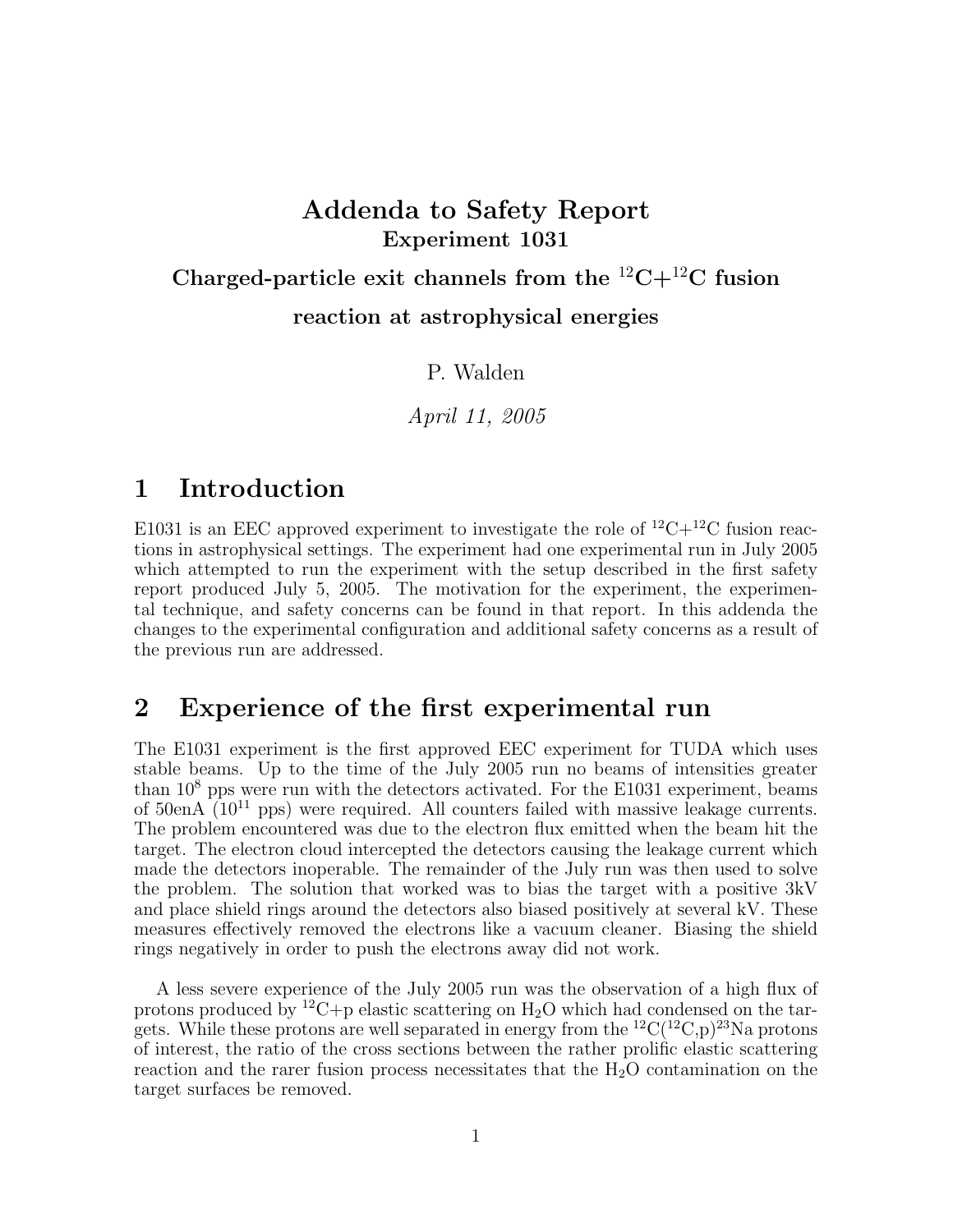# 3 Changes to the experimental setup

The setup up shown in the 2005 safety report has changed. The upstream S2 detector has been removed. The 2005 run experience showed that this detector was little more than a beam flux monitor and no detectable events of interest were seen. Hence it will not be present for the upcoming experimental run.

Other changes reflect the running experience in 2005. The target ladder will be electrically isolated so that it can be charged up to 3kV and guard rings will be placed around the detectors, also charged up to  $3kV$ . In order to prevent  $H_2O$  condensation on the targets, the target ladder will be heated with a power resistor and kept at a temperature of around 75◦ C.

# 4 Additional safety concerns

#### 4.1 Electron cloud sinks

As stated above the target ladder and detector guard rings will be charged to 3kV potential. The P/S which will do this are wire chamber supplies, Bertan 375P. The purpose for which the supplies are used is to just supply a static potential to the appropriate surfaces. There is no current demand, or very little. Thus the amperage limit on these supplies can be set to the minimum value,  $0.1 \mu A$ . If this limit is reached the P/S shuts down. Thus there should be no possibility of any gross physiological damage to anyone connecting or disconnecting this system.

#### 4.2 Heating resistors

To supply heat to the target a 25 watt resistor will be mounted to the target ladder. The specifications of this resistor is attached in the accopanying spec sheet. The resistor type is HS25 which, in air, provides a 110◦ C temperature rise to its casing at 25 watts. The leads of this resistor are isolated from its casing by a reportedly  $10^4$ MΩ, hence the target ladder, at a 3kV potential, can be heated by a resistor  $P/S$  at relatively modest potential. We have two types of these resistors which can be mounted to the target ladder, a 2K $\Omega$  and a 1 $\Omega$  variety. The P/S which will be used is a 0-60V continuous variable supply that can be both limited by voltage or amperage. The P/S has meters which monitor both the output voltage and the amperage simultaneously.

While it may take 25 watts to reach a  $\Delta T$  of 110 $^{\circ}$  C in air, it will take much less than this to reach that temperature differential in a vacuum which is where the target ladder will be when heated. It has been made known to us that 1.3 watts was enough to melt solder. Hence we will probably run with the  $2K\Omega$  resistor as the peak wattage at 60V will be 1.8 watts. It will be possible to have fine control over the temperature with this resistor. With the 1 $\Omega$  resistor the control will be somewhat coarse but manageable with the peak wattage reached at only 5 volts. Safeguards will have to be taken not to exceed this.